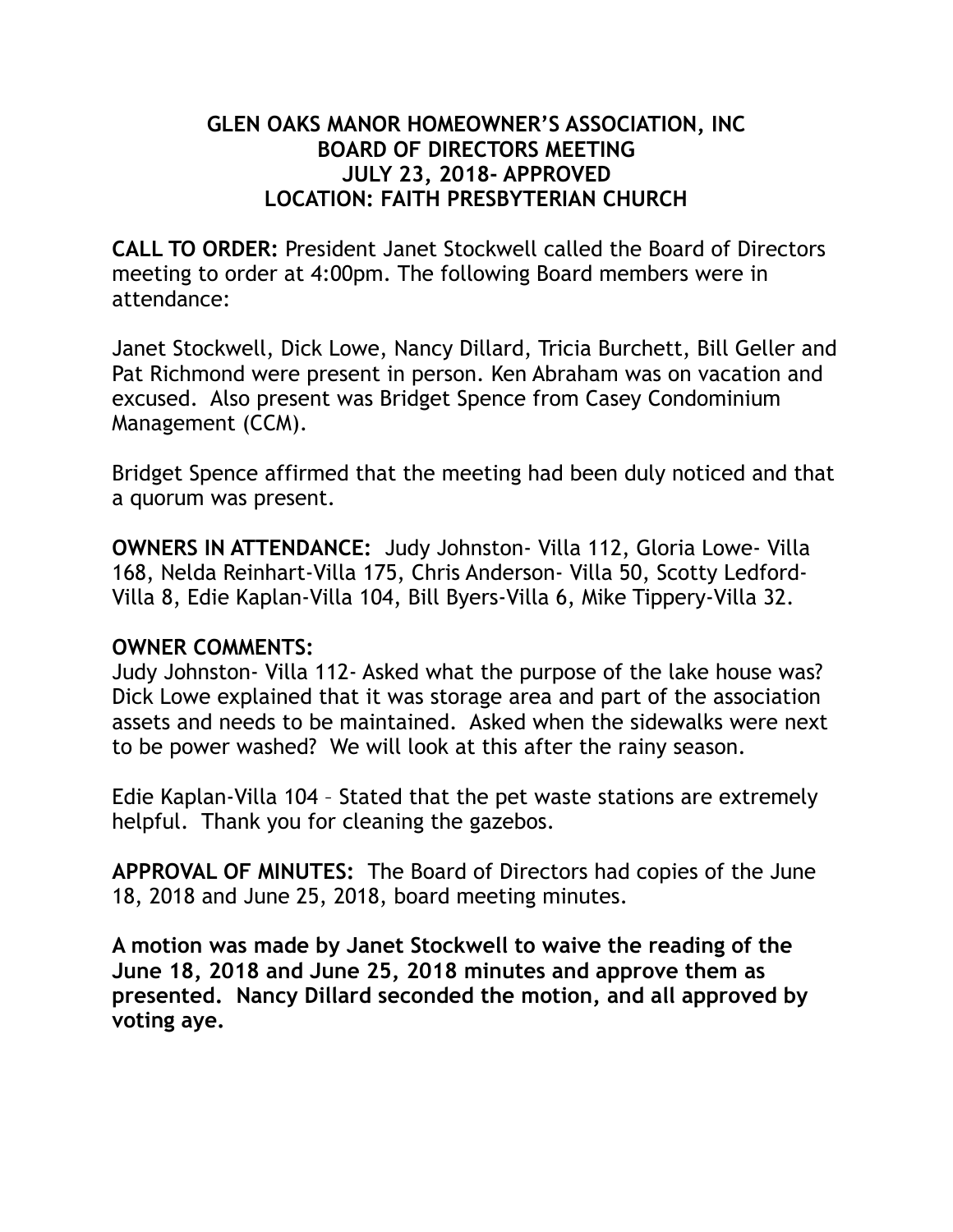#### **MANAGEMENT REPORT:**

Bridget Spence reported that compliance inspections continue. 7 letters were sent to owners for various maintenance or compliance issues. All but one of the owners responded and took care of the issue.

Bridget has contacted Sherwin Williams for the specifications for painting the exterior wall. Once the specifications are in, Bridget will work with Dick Lowe to get bids for this work. We anticipate that this work will be done in the early fall, after rainy season.

Bridget reported that the vendor that was to look at our gazebos has had some family issues and has not been available for the review. Bridget has contacted Karin's Engineering to provide the cost for the gazebo inspection and will have that bid at the next meeting.

**PRESIDENT'S REPORT:** Janet Stockwell stated that she did not have a report at this meeting, all the items will come up later in the agenda.

**VICE PRESIDENT'S REPORT:** Ken Abraham absent- no report currently.

**SECRETARY'S REPORT:** Tricia Burchett reported that she has had success in finding advertisers for the newsletter. At this time, she has commitments from enough advertisers that will cover the cost of the website expenses for the entire year. There has been positive feedback from owners about the newsletter.

Tricia requested that all board members finish their report for the newsletter and send it in to her before August 31st so that she can put the formatting together. The newsletter will be sent out once a quarter, with October as the first edition.

#### **TREASURER'S REPORT:**

Nancy Dillard presented a full treasurer report, which is available upon request. As of June 30, 2018, we have \$87,703.63 in the operating bank account and \$522,122.03 in the reserve bank accounts. We are over budget through the month of June 2018 in the amount of \$9,258.66. A majority of this over budget expense is the oak tree trimming which was completed in June. This line item will even out over the balance of the budget year. **Nancy Dillard made a motion to approve the treasurer's**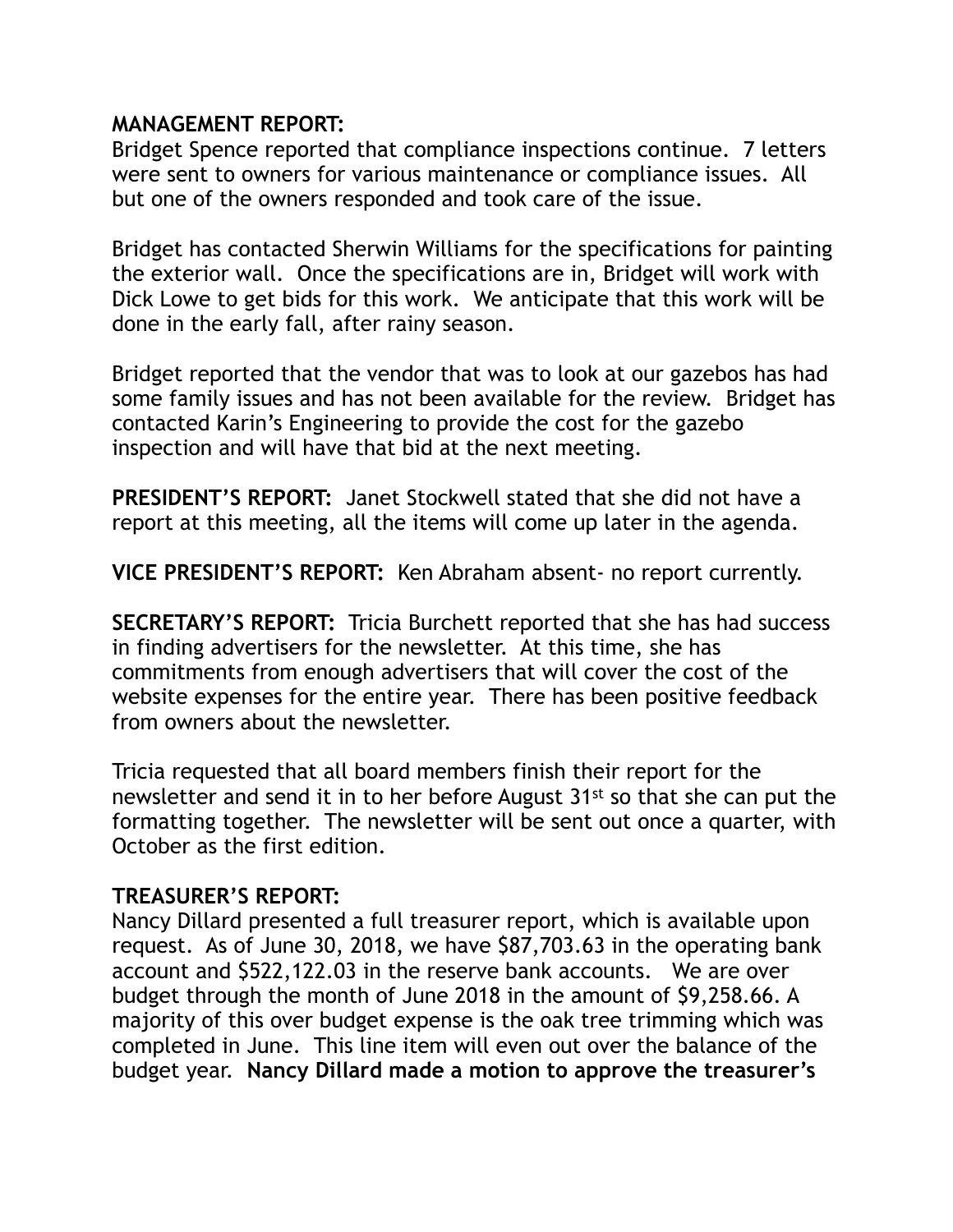**report. Pat Richmond seconded the motion, and all approved by voting aye.** A full financial report is available upon request.

Nancy Dillard reported that we received a clean audit for 2017-18 from Ken Kandefer. However, the auditor stated he found a motion passed at the April 23, 2018 Board of Directors meeting confusing as recorded in the minutes. He recommended we restate the motion and amend the April minutes. **Accordingly, Nancy Dillard made a motion to transfer funds in the amount of \$10,450.00 from the operating account to the reserve account to cover the Hurricane Irma tree removal expense. Pat Richmond seconded the motion, and all approved by voting aye.** 

### **MAINTENANCE COMMITTEE REPORT:**

Dick Lowe reported on the projects

- 1. Villa 1 and the tripping hazard on drive and sidewalk. Dick is working with JC Procrete to get this scheduled.
- 2. The driveway pavers for this year's repair jobs have been ordered and are 6-8 weeks from delivery.
- 3. The city is adding a Glen Oaks Manor Drive street sign at the 12th Street and Beneva entrance. The bracket has already been ordered by the city.

# **LANDSCAPE COMMITTEE REPORT:**

**Pat Richmond made a motion to approve the request for the owner at Villa 149 to remove the split rail fence. The owner is responsible for maintaining the arboricola hedge at their own expense. Nancy Dillard seconded the motion, and all approved by voting aye.** 

Pat reported that the city arborist has confirmed that the trees at the corner of Court 1 North and Glen Oaks Manor Drive need to be removed and the permit has been applied for. Upon receipt they will be removed.

Pat reported that the concrete pads are complete and benches around the community are installed.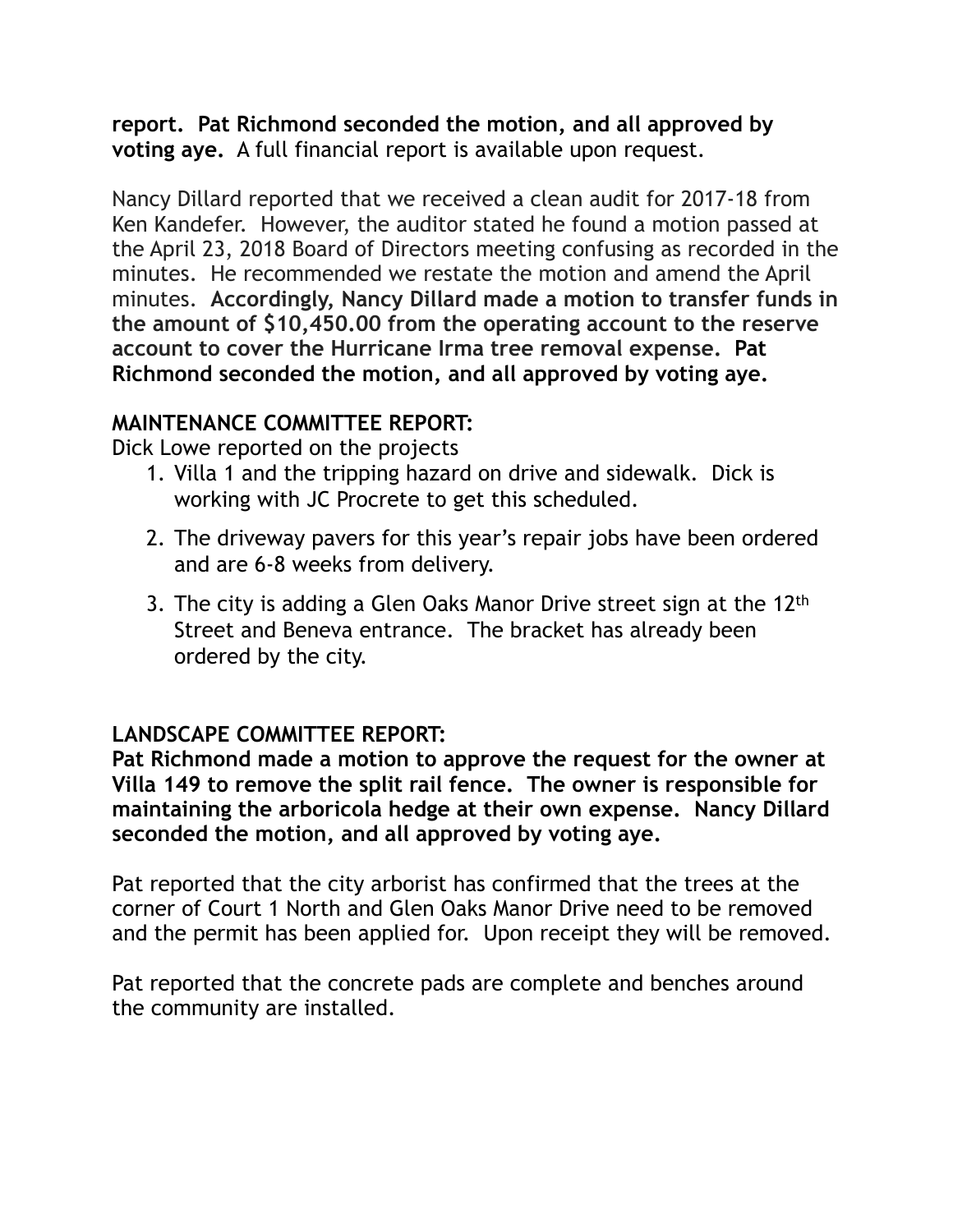### **ARCHITECTURE COMMITTEE REPORT:**

Bill Geller reported that the owner of Villa 50 submitted a request for approval to patch a hole in the exterior attic wall. **Bill Geller made a motion to approve the request for Villa 50 to stucco the hole left from the removal of the attic vent fan. Pat Richmond seconded the motion, and all approved by voting aye.** 

The owner of Villa 151 is replacing the existing pool cage with the same type of structure. No approval is needed, but the request will be placed in the owner file for reference.

The owner of Villa 158 submitted a request after the fact to keep the motion sensor light fixture on the front of the home. **Pat Richmond made a motion to deny the request for the motion sensor light on the front of the home over the garage. Nancy Dillard seconded the motion, and all approved by voting aye.** 

In addition, the Board discussed the motion sensor light that was installed on the porch fascia near the front door. This light needs to be painted the same dark Glen Oaks Manor brown as the fascia to blend in.

### **AD HOC RENTAL COMMITTEE:**

Judy Johnston requested that the following committee members be approved; Nelda Reinhart, Michael Score, John Vogel, Patricia Richmond, and Linda Cordisco. **Nancy Dillard made a motion to ratify the committee as follows: Judy Johnston, Chairperson, Pat Richmond, Board Liaison, Nelda Reinhart, Michael Score, John Vogel, and Linda Cordisco. Pat Richmond seconded the motion, and all approved by voting aye.** 

Judy reported the committee met and reviewed Section 11 of the documents. They presented the language that they are recommending that the board send to the attorney for final review. The committee would like to see the copy of the attorney recommendation once received. The committee would like the attorney to add whatever grandfather language that is permissible to the amendment. The board thanked the committee for all their work on this project.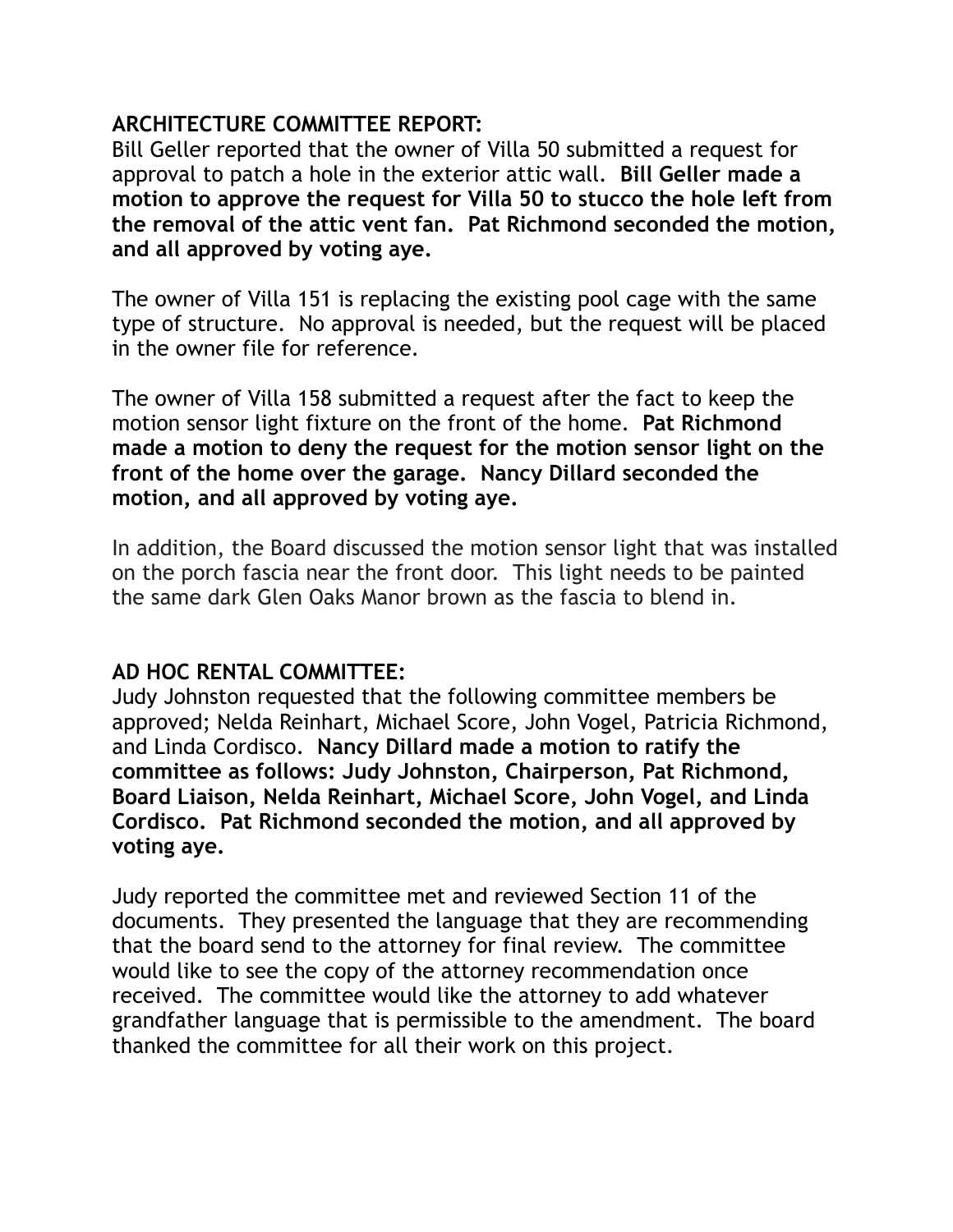**Pat Richmond made a motion to send the attorney the wording as presented by the committee and to clarify what can be added to limit grandfathering of existing rentals. Nancy Dillard seconded the motion, and all approved by voting aye.** 

# **WELCOME COMMITTEE:**

Susan Callahan is the chairperson of this committee. However, while she is away Rick Randall has agreed to meet with new owners as they move in and deliver the welcome packages.

### **NOMINATING COMMITTEE:**

Scotty Ledford reported that Judy Johnston, Nelda Reinhardt and MJ Conway are on the committee with him. We have three expiring terms for the annual meeting; Nancy Dillard, Tricia Burchett and Bill Geller. While we encourage existing board members to run for the board again, the committee would like to know if there are going to be open spots before the end of the year if possible.

# **OLD BUSINESS:**

No old Business currently.

# **NEW BUSINESS:**

Nancy Dillard stated that Dom Ruggiero has stated that he would be willing to oversee the garage sale on November 3, 2018 with a rain date of November 10, 2018. **Nancy Dillard made a motion to approve the November 3rd date as the garage sale with a rain date of November 10th to be organized by Dom and the volunteers. Tricia Burchett seconded the motion, and all approved by voting aye.** 

Nancy Dillard stated that Toni Greif had been the last person in charge of the "Dropbox" containing Board documents. Tricia is familiar with "Dropbox" and will work with Toni to get set up to maintain this feature.

### **OWNER COMMENTS:**

Pat Richmond- Villa 126 requested clarification on the placement of satellite dishes. The rules and regulations were reviewed and there are suggestions in the rules and regulations, but they may need to be further clarified in the future.

# **NEXT MEETING DATE:**